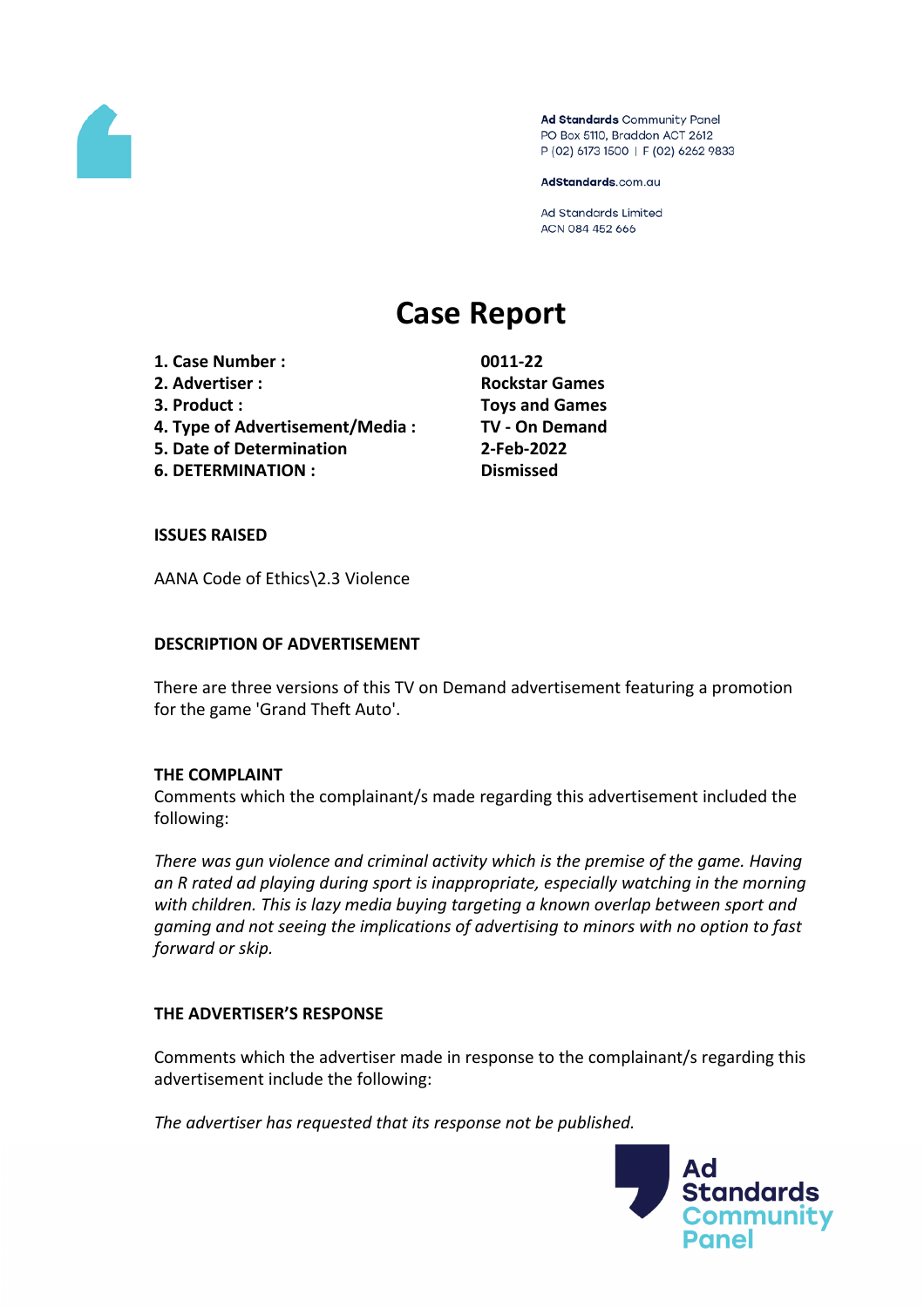

## **THE DETERMINATION**

The Ad Standards Community Panel (the Panel) considered whether this advertisement breaches Section 2 of the AANA Code of Ethics (the Code).

The Panel noted the complainant's concerns that the advertisement features gun violence and criminal activity and is inappropriate for viewing by children.

The Panel viewed the advertisement and noted the advertiser's response.

# **Section 2.3 Advertising or Marketing Communications shall not present or portray violence unless it is justifiable in the context of the product or service advertised.**

The Panel noted the Practice Note for this section of the Code which states:

*"In considering whether the violence or menace depicted in an advertisement is justifiable, the Community Panel may have regard to the audience of the advertisement. Graphic depictions of violence or a strong suggestion of menace have been found to present violence in an unacceptable manner especially when visible to a broad audience which includes children. For example, advertising for violent or horror movies, tv shows or video games should take care not to include images that give the impression that a character has just committed violence against someone (for example, a weapon with dripping blood), was the victim of violence (for example, freshly severed limbs) or is about to commit violence against someone (for example, gun aimed directly at a person or the viewer) where there is a broad audience which includes children."*

## **Does the advertisement contain violence?**

The Panel noted that the advertisement depicts multiple scenes which are representative of the story and game play of the video game. The Panel noted this included imagery of guns being fired, cars exploding and a person falling from a building.

The Panel considered that the advertisement did contain violence.

The Panel noted that scenes showing people breaking into a building while wearing face coverings may depict unlawful behaviour, however are not violent and do not fall within the provisions of the Code.

# **Is the violence portrayed justifiable in the context of the product or service advertised?**

The Panel noted that the product being advertised was a video game, and that the scenes depicted in the advertisement were relevant.